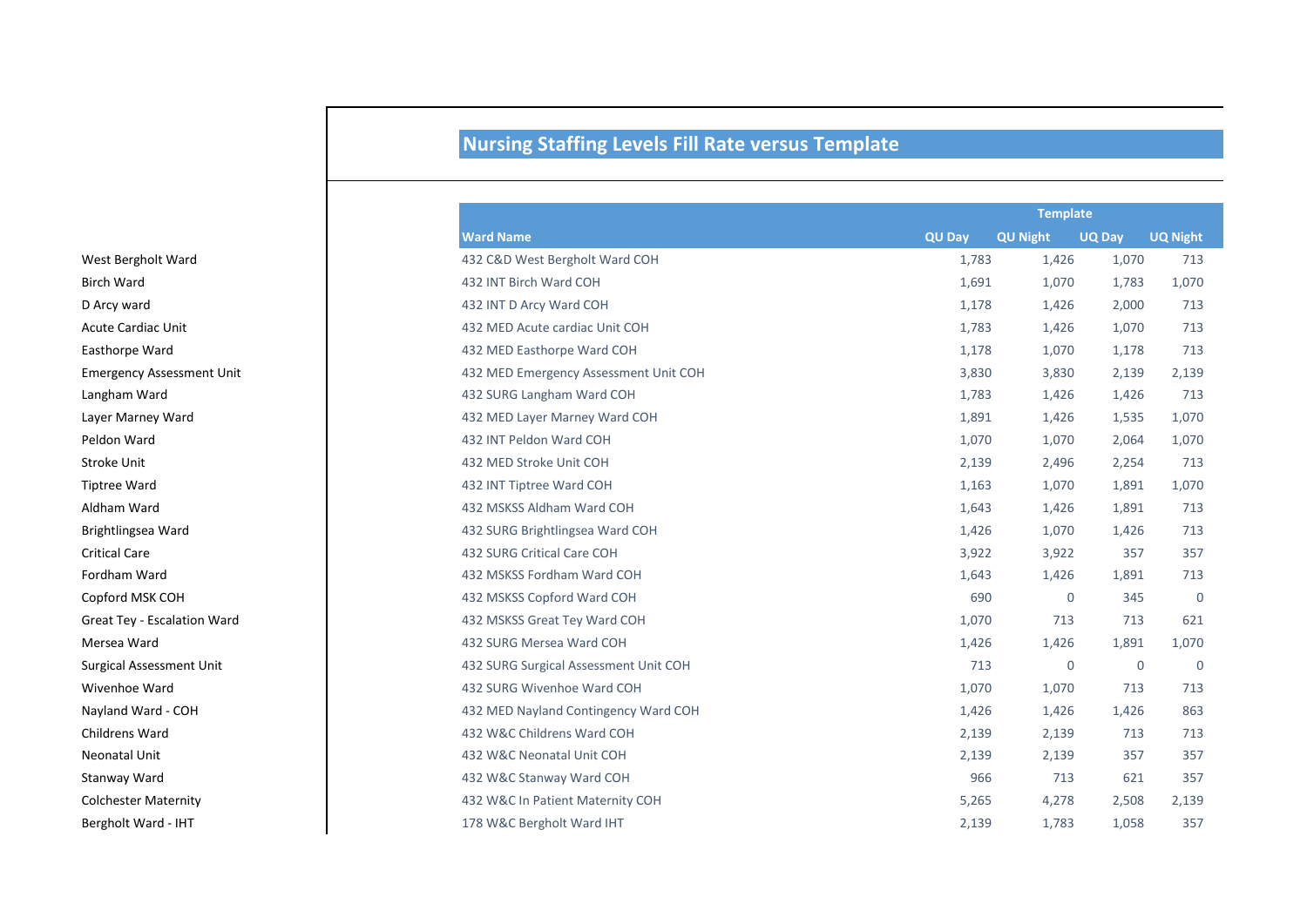| Brantham-AMU - IHT                  | 178 MED Brantham IHT                          | 3,751  | 1,969  | 1,426       | 357            |
|-------------------------------------|-----------------------------------------------|--------|--------|-------------|----------------|
| Brook Ward - IPH                    | 178 W&C Brook IHT                             | 827    | 713    | $\mathbf 0$ | $\overline{0}$ |
| Capel Ward - IHT                    | 178 MED Capel IHT                             | 2,325  | 1,070  | 713         | 713            |
| Claydon CMU - IHT                   | 178 MED Claydon IHT                           | 1,783  | 1,426  | 713         | 357            |
| Critical Care Unit - IHT            | 178 SURG Critical Care Unit IHT               | 3,348  | 3,565  | 744         | 713            |
| Deben Ward - IHT                    | 178 W&C Deben IHT                             | 2,511  | 2,496  | 713         | 713            |
| Debenham Ward - IHT                 | 178 MED Debenham IHT                          | 1,783  | 1,070  | 713         | 713            |
| Grundisburgh Ward - IHT             | 178 INT Grundisburgh IHT                      | 1,535  | 1,070  | 2,155       | 713            |
| Haughley Ward - IHT                 | 178 INT Haughley IHT                          | 1,798  | 1,070  | 1,798       | 713            |
| Kirton Ward - IHT                   | 178 MED Kirton IHT                            | 1,783  | 1,426  | 1,426       | 713            |
| Lavenham Ward - IHT                 | 178 SURG Lavenham IHT                         | 1,442  | 1,070  | 1,070       | 449            |
| Levington Ward                      | 178 MSKSS Levington IHT                       | 1,070  | 978    | 856         | 357            |
| Martlesham Ward - IHT               | 178 MSKSS Martlesham IHT                      | 1,691  | 1,426  | 1,783       | 1,382          |
| Needham Ward 2020 - IHT             | 178 MED Needham Ward IHT                      | 1,426  | 1,426  | 713         | 713            |
| Neonatal Unit - IHT                 | 178 W&C Neonatal Unit IHT                     | 2,496  | 2,496  | 357         | 357            |
| Orwell Ward - IHT                   | 178 W&C Orwell IHT                            | 1,175  | 713    | 874         | 874            |
| Saxmundham Ward - IHT               | 178 SURG Saxmundham IHT                       | 1,535  | 1,783  | 1,488       | 1,070          |
| Shotley Ward - IHT                  | 178 MED Shotley IHT                           | 1,807  | 1,426  | 1,256       | 357            |
| Somersham Ward - IHT                | 178 C&D Somersham IHT                         | 1,070  | 1,426  | 1,426       | 713            |
| Woodbridge Ward - IHT               | 178 MED Woodbridge IHT                        | 1,473  | 1,070  | 1,473       | 1,070          |
| Gynae Oncology (Stour) - IHT        | 178 W&C Stour IHT                             | 1,196  | 713    | 702         | 357            |
| Stowupland Ward - IHT               | 178 SURG Stowupland IHT                       | 2,852  | 1,783  | 1,953       | 1,256          |
| Stradbroke Ward - IHT               | 178 SURG Stradbroke IHT                       | 1,446  | 1,070  | 1,235       | 932            |
| Waveney Ward - IHT                  | 178 MED Waveney Ward IHT                      | 1,814  | 884    | 2,093       | 589            |
| Washbrook Ward - IHT                | 178 MED Washbrook IHT                         | 1,426  | 1,070  | 1,426       | 713            |
| Sproughton Nurse Led - IHT          | 178 MED Sproughton Ward IHT                   | 1,070  | 713    | 1,783       | 1,070          |
| Kesgrave Ward - IHT                 | 178 MED Kesgrave Ward IHT                     | 1,426  | 1,070  | 1,426       | 713            |
| Aldeburgh Community Hospital - IHT  | 178 INT Aldeburgh Community Hospital IHT      | 744    | 713    | 1,302       | 713            |
| Bluebird Lodge - IHT                | 178 INT Bluebird Lodge Community Hospital IHT | 1,661  | 1,070  | 1,488       | 713            |
| Felixstowe Community Hospital - IHT | 178 INT Felixstowe Community Hospital IHT     | 744    | 713    | 930         | 713            |
|                                     |                                               | 98,160 | 80,742 | 70,346      | 41,188         |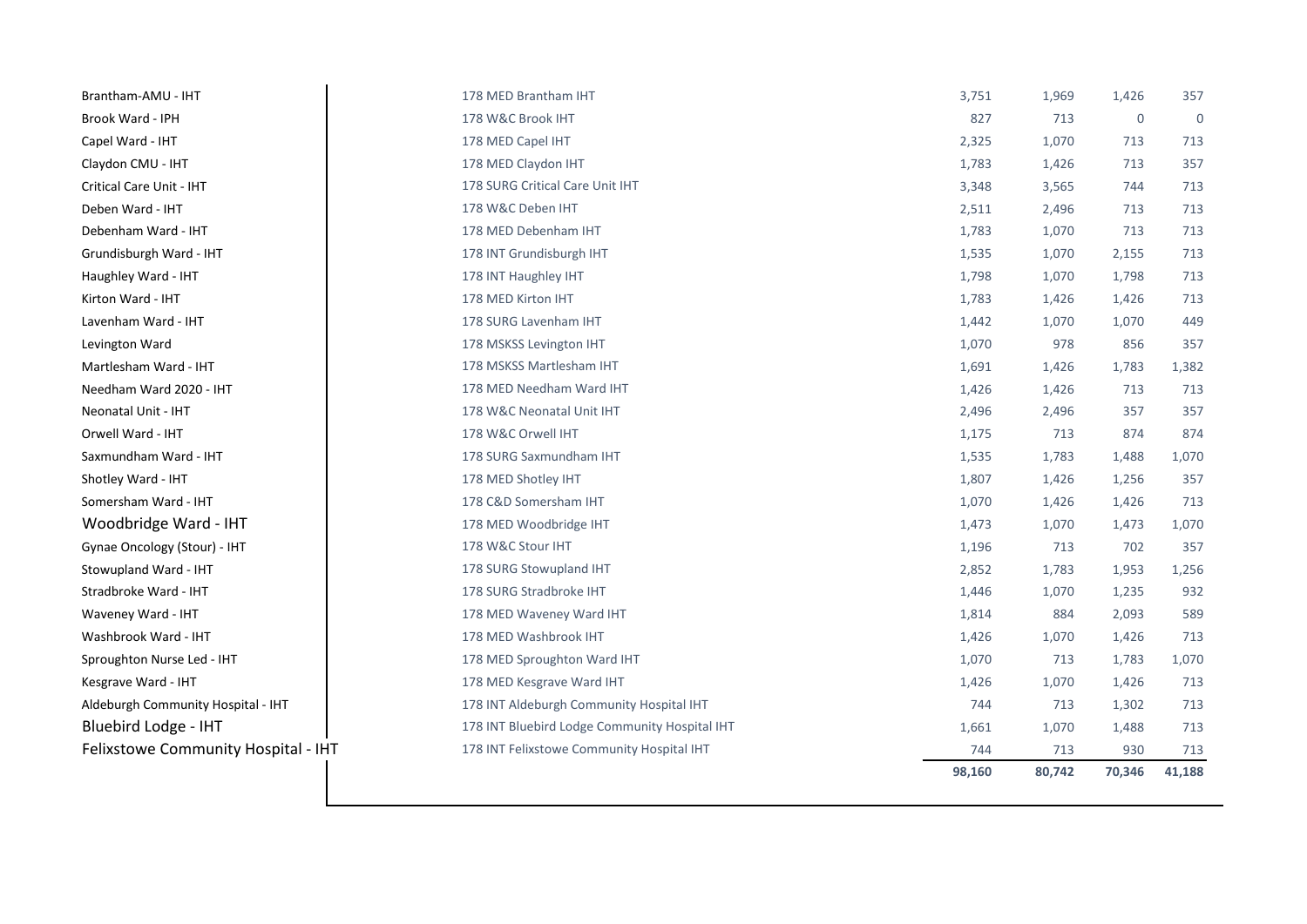## **Mar-22**

## **31 Day Month**

|        |                 | <b>Actual</b> |               |                 |               |                        | <b>Fill Rate</b> |                 |
|--------|-----------------|---------------|---------------|-----------------|---------------|------------------------|------------------|-----------------|
| QU Day | <b>QU Night</b> |               | <b>UQ Day</b> | <b>UQ Night</b> | <b>QU Day</b> | <b>QU Night UQ Day</b> |                  | <b>UQ Night</b> |
| 1,412  |                 | 925           | 782           | 666             | 79.2%         | 64.8%                  | 73.1%            | 93.5%           |
| 1,025  |                 | 893           | 1,180         | 1,181           | 60.6%         | 83.5%                  | 66.2%            | 110.4%          |
| 983    |                 | 952           | 1,420         | 1,162           | 83.4%         | 66.8%                  | 71.0%            | 162.9%          |
| 1,346  |                 | 1,211         | 814           | 696             | 75.5%         | 84.9%                  | 76.1%            | 97.7%           |
| 1,037  |                 | 909           | 892           | 667             | 88.0%         | 84.9%                  | 75.7%            | 93.5%           |
| 2,391  |                 | 2,498         | 1,694         | 1,731           | 62.4%         | 65.2%                  | 79.2%            | 80.9%           |
| 1,304  |                 | 1,023         | 1,046         | 691             | 73.2%         | 71.7%                  | 73.3%            | 96.9%           |
| 1,812  |                 | 1,983         | 1,324         | 1,238           | 95.8%         | 139.1%                 | 86.2%            | 115.7%          |
| 856    |                 | 1,001         | 1,394         | 966             | 80.0%         | 93.5%                  | 67.6%            | 90.3%           |
| 1,908  |                 | 1,839         | 1,688         | 959             | 89.2%         | 73.7%                  | 74.9%            | 134.4%          |
| 1,053  |                 | 1,024         | 1,085         | 965             | 90.6%         | 95.7%                  | 57.4%            | 90.2%           |
| 1,274  |                 | 1,202         | 1,162         | 723             | 77.5%         | 84.3%                  | 61.4%            | 101.4%          |
| 1,117  |                 | 942           | 1,172         | 951             | 78.4%         | 88.1%                  | 82.2%            | 133.3%          |
| 3,890  |                 | 3,767         | 613           | 619             | 99.2%         | 96.0%                  | 171.9%           | 173.5%          |
| 1,216  |                 | 1,129         | 1,376         | 667             | 74.0%         | 79.2%                  | 72.8%            | 93.5%           |
| 794    |                 | 700           | 286           | 221             | 115.1%        |                        | 82.8%            |                 |
| 1,065  |                 | 1,076         | 791           | 805             | 99.6%         | 150.9%                 | 110.9%           | 129.6%          |
| 1,066  |                 | 1,098         | 1,296         | 993             | 74.7%         | 77.0%                  | 68.5%            | 92.8%           |
| 681    |                 | 132           | 118           | $\overline{0}$  | 95.5%         |                        |                  |                 |
| 743    |                 | 754           | 615           | 552             | 69.5%         | 70.5%                  | 86.2%            | 77.4%           |
| 1,255  |                 | 1,049         | 1,071         | 967             | 88.0%         | 73.5%                  | 75.1%            | 112.1%          |
| 1,601  |                 | 1,726         | 541           | 281             | 74.8%         | 80.7%                  | 75.8%            | 39.3%           |
| 1,569  |                 | 1,332         | 454           | 437             | 73.3%         | 62.3%                  | 127.3%           | 122.6%          |
| 848    |                 | 831           | 294           | 353             | 87.8%         | 116.5%                 | 47.3%            | 98.9%           |
| 9,101  |                 | 4,353         | 3,938         | 1,705           | 172.9%        | 101.8%                 | 157.0%           | 79.7%           |
| 1,634  |                 | 1,498         | 735           | 369             | 76.4%         | 84.0%                  | 69.5%            | 103.5%          |

|        | Template Fill |        | Act |
|--------|---------------|--------|-----|
| 75.8%  | 4,991         | 3,784  |     |
| 76.2%  | 5,612         | 4,278  |     |
| 84.9%  | 5,317         | 4,516  |     |
| 81.5%  | 4,991         | 4,067  |     |
| 84.7%  | 4,139         | 3,504  |     |
| 69.6%  | 11,937        | 8,314  |     |
| 76.0%  | 5,348         | 4,064  |     |
| 107.3% | 5,921         | 6,356  |     |
| 80.0%  | 5,272         | 4,217  |     |
| 84.1%  | 7,602         | 6,393  |     |
| 79.5%  | 5,193         | 4,126  |     |
| 76.9%  | 5,673         | 4,361  |     |
| 90.2%  | 4,635         | 4,182  |     |
| 103.9% | 8,556         | 8,888  |     |
| 77.3%  | 5,673         | 4,388  |     |
| 193.3% | 1,035         | 2,001  |     |
| 119.9% | 3,117         | 3,737  |     |
| 76.6%  | 5,813         | 4,453  |     |
| 130.4% | 713           | 930    |     |
| 74.7%  | 3,565         | 2,664  |     |
| 84.5%  | 5,141         | 4,341  |     |
| 72.7%  | 5,704         | 4,148  |     |
| 76.0%  | 4,991         | 3,792  |     |
| 87.5%  | 2,656         | 2,325  |     |
| 134.6% | 14,190        | 19,097 |     |
| 79.4%  | 5,336         | 4,236  |     |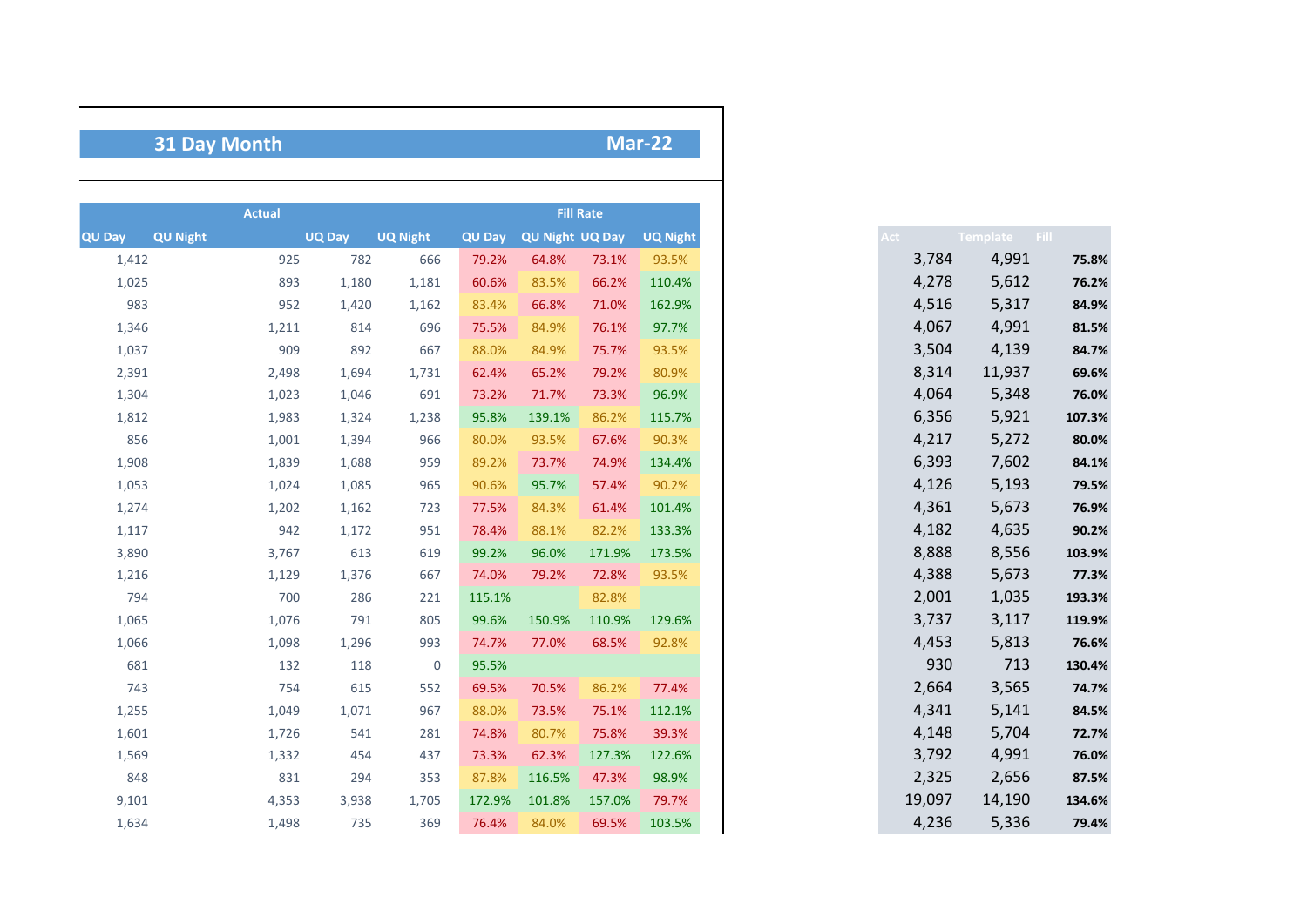| 4,653  | 3,383  | 1,595       | 1,512               | 124.0% | 171.8% | 111.8% | 424.0% |  | 11,142  | 7,502   |
|--------|--------|-------------|---------------------|--------|--------|--------|--------|--|---------|---------|
| 549    | 602    | $\mathbf 0$ | $\mathsf{O}\xspace$ | 66.4%  | 84.5%  | 100.0% | 100.0% |  | 1,151   | 1,540   |
| 1,814  | 958    | 634         | 542                 | 78.0%  | 89.5%  | 88.8%  | 76.0%  |  | 3,947   | 4,821   |
| 1,515  | 1,314  | 594         | 304                 | 85.0%  | 92.1%  | 83.3%  | 85.1%  |  | 3,726   | 4,278   |
| 3,639  | 3,273  | 600         | 666                 | 108.7% | 91.8%  | 80.7%  | 93.4%  |  | 8,178   | 8,370   |
| 2,420  | 2,025  | 718         | 851                 | 96.4%  | 81.1%  | 100.6% | 119.4% |  | 6,014   | 6,433   |
| 1,411  | 886    | 524         | 759                 | 79.2%  | 82.8%  | 73.5%  | 106.5% |  | 3,580   | 4,278   |
| 996    | 818    | 1,378       | 916                 | 64.9%  | 76.5%  | 64.0%  | 128.4% |  | 4,107   | 5,472   |
| 1,180  | 1,077  | 1,449       | 1,038               | 65.6%  | 100.7% | 80.6%  | 145.5% |  | 4,744   | 5,379   |
| 1,568  | 1,423  | 1,052       | 567                 | 88.0%  | 99.8%  | 73.8%  | 79.5%  |  | 4,610   | 5,348   |
| 1,070  | 772    | 658         | 385                 | 74.2%  | 72.1%  | 61.5%  | 85.9%  |  | 2,885   | 4,029   |
| 1,033  | 719    | 641         | 322                 | 96.6%  | 73.6%  | 74.9%  | 90.3%  |  | 2,715   | 3,259   |
| 1,154  | 933    | 1,266       | 700                 | 68.2%  | 65.4%  | 71.0%  | 50.6%  |  | 4,052   | 6,281   |
| 1,072  | 891    | 1,269       | 683                 | 75.2%  | 62.4%  | 178.0% | 95.8%  |  | 3,915   | 4,278   |
| 1,815  | 1,626  | 243         | 160                 | 72.7%  | 65.2%  | 68.0%  | 44.9%  |  | 3,843   | 5,704   |
| 1,462  | 903    | 681         | 749                 | 124.4% | 126.6% | 77.9%  | 85.6%  |  | 3,794   | 3,636   |
| 1,137  | 816    | 1,251       | 660                 | 74.1%  | 45.8%  | 84.0%  | 61.7%  |  | 3,863   | 5,875   |
| 1,794  | 1,748  | 1,029       | 621                 | 99.3%  | 122.6% | 81.9%  | 174.2% |  | 5,191   | 4,845   |
| 1,356  | 1,056  | 1,157       | 725                 | 126.8% | 74.1%  | 81.1%  | 101.6% |  | 4,293   | 4,635   |
| 917    | 765    | 1,203       | 789                 | 62.3%  | 71.5%  | 81.7%  | 73.8%  |  | 3,674   | 5,084   |
| 1,185  | 712    | 322         | 321                 | 99.0%  | 99.9%  | 45.9%  | 90.0%  |  | 2,540   | 2,967   |
| 1,397  | 900    | 1,027       | 668                 | 49.0%  | 50.5%  | 52.6%  | 53.2%  |  | 3,991   | 7,843   |
| 1,101  | 844    | 992         | 636                 | 76.1%  | 78.9%  | 80.4%  | 68.3%  |  | 3,572   | 4,682   |
| 1,119  | 721    | 1,327       | 676                 | 61.7%  | 81.6%  | 63.4%  | 114.8% |  | 3,843   | 5,379   |
| 1,351  | 935    | 864         | 586                 | 94.7%  | 87.4%  | 60.6%  | 82.1%  |  | 3,735   | 4,635   |
| 1,345  | 1,129  | 1,061       | 978                 | 125.8% | 158.3% | 59.5%  | 91.4%  |  | 4,512   | 4,635   |
| 1,035  | 750    | 1,054       | 789                 | 72.6%  | 70.1%  | 73.9%  | 110.7% |  | 3,627   | 4,635   |
| 1,133  | 863    | 1,470       | 971                 | 152.3% | 121.0% | 112.9% | 136.2% |  | 4,437   | 3,472   |
| 1,529  | 1,015  | 1,138       | 970                 | 92.1%  | 94.9%  | 76.5%  | 136.0% |  | 4,652   | 4,931   |
| 930    | 711    | 971         | 999                 | 125.1% | 99.7%  | 104.5% | 140.0% |  | 3,611   | 3,100   |
| 87,657 | 70,405 | 55,944      | 41,100              | 89.3%  | 87.2%  | 79.5%  | 99.8%  |  | 255,106 | 290,435 |
|        |        |             |                     |        |        |        |        |  |         |         |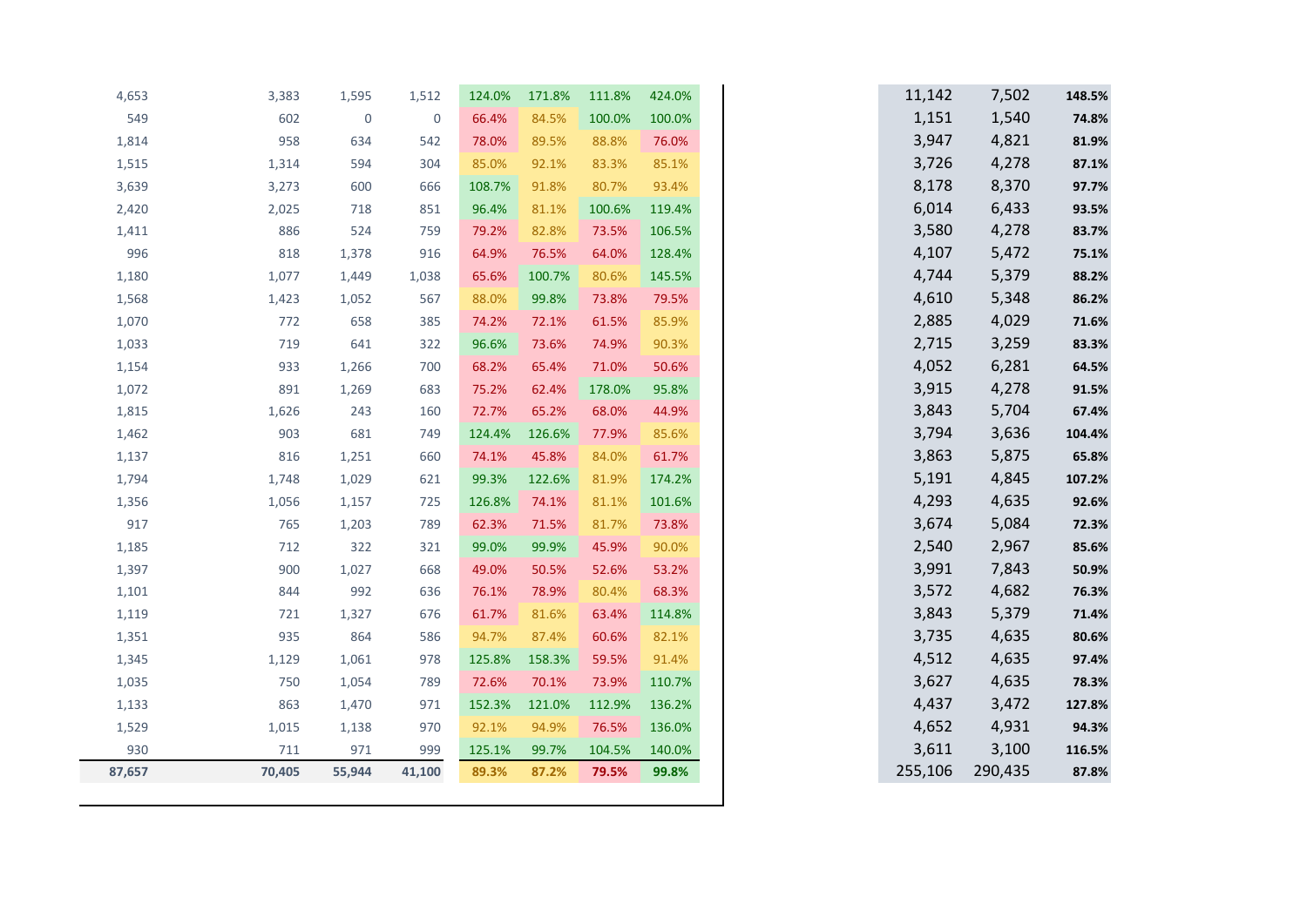|               |                 | <b>Actual - Roster</b> | <b>Actual NHSP</b> |                     |                     |                     |                     |  |
|---------------|-----------------|------------------------|--------------------|---------------------|---------------------|---------------------|---------------------|--|
| <b>QU Day</b> | <b>QU Night</b> | UQ Day                 | <b>UQ Night</b>    | QU Day              | QU Night UQ Day     |                     | <b>UQ Night</b>     |  |
| 1,412         | 925             | 782                    | 666                | $\mathsf{O}\xspace$ | $\mathsf{O}\xspace$ | $\mathsf{O}\xspace$ | $\mathsf{O}\xspace$ |  |
| 1,025         | 893             | 1,180                  | 1,181              | $\mathbf 0$         | $\mathbf 0$         | $\mathbf 0$         | $\mathbf 0$         |  |
| 983           | 941             | 1,420                  | 1,149              | $\overline{0}$      | 12                  | $\mathbf 0$         | 13                  |  |
| 1,346         | 1,211           | 814                    | 685                | $\overline{0}$      | $\mathbf 0$         | $\mathbf 0$         | 12                  |  |
| 1,025         | 909             | 892                    | 656                | 12                  | $\overline{0}$      | $\mathbf 0$         | 12                  |  |
| 2,379         | 2,452           | 1,694                  | 1,686              | 12                  | 46                  | $\mathbf 0$         | 45                  |  |
| 1,304         | 989             | 1,040                  | 656                | $\mathbf 0$         | 35                  | 6                   | 36                  |  |
| 1,789         | 1,963           | 1,324                  | 1,238              | 23                  | 21                  | $\mathbf 0$         | $\boldsymbol{0}$    |  |
| 856           | 1,001           | 1,394                  | 966                | $\mathbf 0$         | $\mathsf{O}\xspace$ | $\mathbf 0$         | $\boldsymbol{0}$    |  |
| 1,908         | 1,839           | 1,688                  | 959                | $\mathbf 0$         | $\mathbf 0$         | $\mathbf 0$         | $\mathsf{O}\xspace$ |  |
| 1,053         | 1,024           | 1,085                  | 965                | $\overline{0}$      | $\overline{0}$      | $\mathsf{O}\xspace$ | $\boldsymbol{0}$    |  |
| 1,274         | 1,179           | 1,162                  | 723                | $\mathbf 0$         | 23                  | $\mathbf 0$         | $\mathbf 0$         |  |
| 1,117         | 908             | 1,172                  | 932                | $\mathbf 0$         | 35                  | $\mathbf 0$         | 19                  |  |
| 3,890         | 3,742           | 613                    | 619                | $\overline{0}$      | 25                  | $\overline{0}$      | $\overline{0}$      |  |
| 1,216         | 1,129           | 1,353                  | 656                | $\overline{0}$      | $\mathbf 0$         | 23                  | 12                  |  |
| 794           | 700             | 286                    | 221                | $\mathbf 0$         | $\mathbf 0$         | $\mathsf{O}\xspace$ | $\mathsf{O}\xspace$ |  |
| 1,065         | 1,076           | 791                    | 805                | $\mathbf 0$         | $\mathbf 0$         | $\mathbf 0$         | $\boldsymbol{0}$    |  |
| 1,066         | 1,098           | 1,296                  | 993                | $\overline{0}$      | $\overline{0}$      | $\mathbf 0$         | $\mathbf 0$         |  |
| 679           | 120             | 118                    | $\mathbf 0$        | $\overline{2}$      | 12                  | $\mathbf 0$         | $\boldsymbol{0}$    |  |
| 743           | 754             | 615                    | 552                | $\overline{0}$      | $\mathbf 0$         | $\mathbf 0$         | $\mathsf{O}\xspace$ |  |
| 1,255         | 1,038           | 1,030                  | 943                | $\mathbf 0$         | 11                  | 41                  | 24                  |  |
| 1,601         | 1,726           | 541                    | 281                | $\overline{0}$      | $\mathbf 0$         | $\mathbf 0$         | $\mathsf{O}\xspace$ |  |
| 1,569         | 1,332           | 454                    | 437                | $\overline{0}$      | $\mathbf 0$         | $\boldsymbol{0}$    | $\boldsymbol{0}$    |  |
| 848           | 831             | 294                    | 353                | $\mathbf 0$         | $\mathbf 0$         | $\mathbf 0$         | $\boldsymbol{0}$    |  |
| 9,101         | 4,353           | 3,938                  | 1,705              | $\mathbf 0$         | $\mathbf 0$         | $\mathbf 0$         | $\mathsf{O}\xspace$ |  |
| 1,629         | 1,498           | 735                    | 369                | 5                   | $\mathbf 0$         | $\mathbf 0$         | $\mathbf 0$         |  |